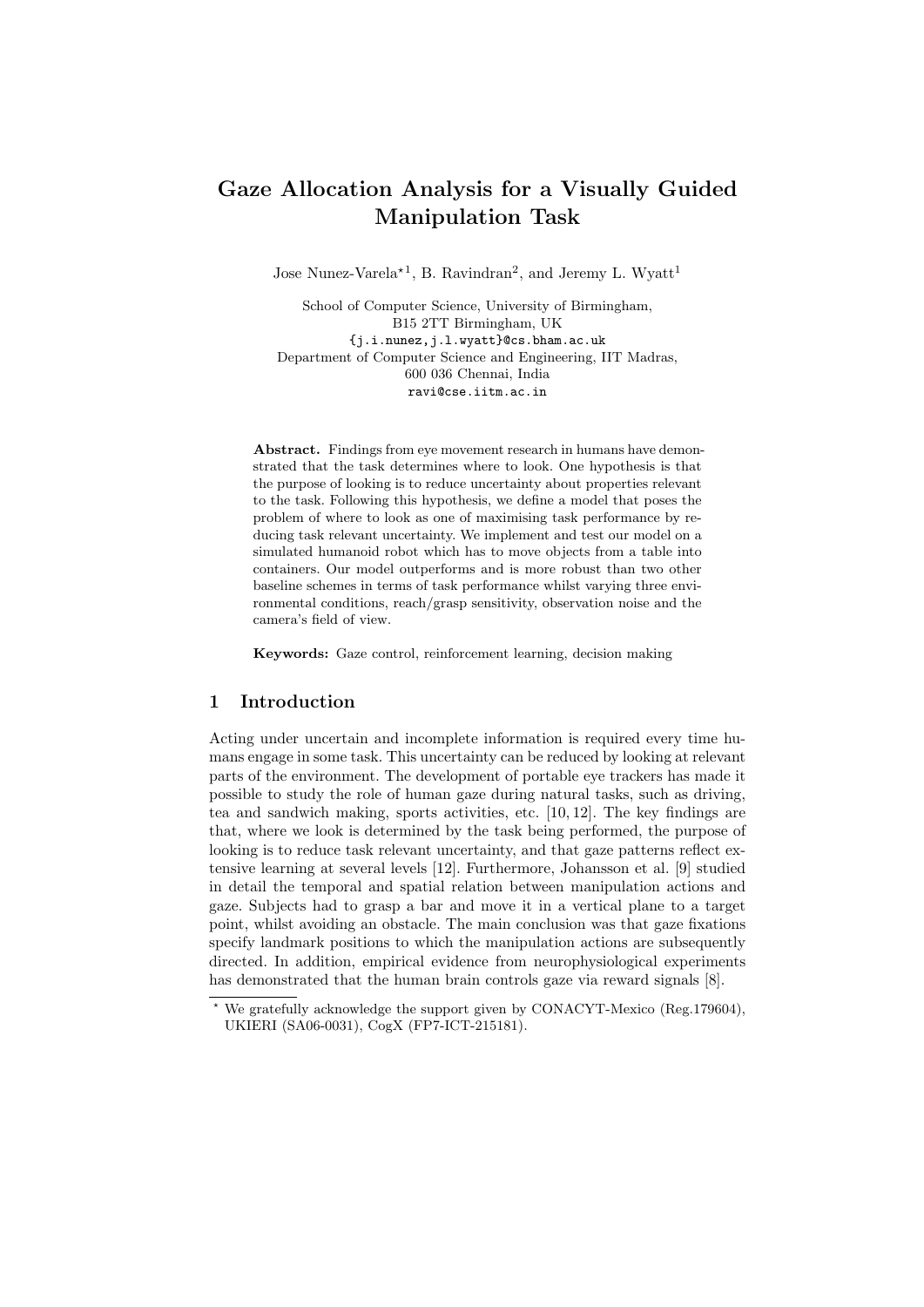In order to increase our understanding about how gaze can be coordinated, it is useful to create models that can be formally analysed in different conditions. Building on the work of Sprague et al. [11], we have defined a gaze allocation model based on a reinforcement learning (RL) framework [14] that allows for the control of the oculomotor system, multiple parallel motor systems, actions of variable duration, and that reasons about the expected actual reduction in uncertainty due to possible perceptual actions [4]. We implement and test our model using the iCub simulator<sup>1</sup> [2] (Fig. 1.A). Our manipulation task consists of picking up objects from the table top and then placing them inside one of two containers. In this work, the arms cannot interact with each other (e.g. to perform bi-manual grasps), so the task is divided into two sub-tasks, one for each arm. Thus, objects reachable by the right arm are placed inside the right container, with the same happening for the left side. A new object appears on the table every 60 seconds and also every time an object is put inside a container. We reward the robot for task performance. The key idea is to select the gaze at any moment that increases task rewards most by reducing task relevant uncertainty about the location of objects and containers. The only precisely known location to the robot is the centre of the table. In this paper we define our reward based model and characterise how task performance varies in terms of three environmental conditions, namely reach/grasp sensitivity in manipulation actions, the level of observation noise, and the size of the camera's field of view.

Besides Sprague et al. model, another reward based gaze control model was presented in [5] for a multitasking scenario. However, they do not consider multiple motor systems, only two fixation points are considered, and it is not a manipulation task. Other works have approached the problem of where to look based on models of saliency in order to detect regions of interest which may provide possible fixation points [16]. Nevertheless, these systems do not explicitly reason about how to reduce the uncertainty relevant to the task.

# 2 Coordinating Gaze and Actions

In this section we first describe how the task is modelled, then we explain the different components of our system and their interaction as Fig. 1.B illustrates. The robot initially learns the task and then performs the task by deciding what actions to perform and where to look.

#### 2.1 Modelling the task

As described in Section 1, the task is to pick up objects from the table top and then place them inside one of two containers. We consider two motor systems: the right and left arm/hand. We divide the task into two sub-tasks, one for each motor system. Furthermore, each sub-task is modelled with two levels. The

<sup>1</sup> The main advantage of using the iCub simulator is that it works with the same controllers used by the real robot. Thus, the transition between the simulation and the real robot is relatively straightforward.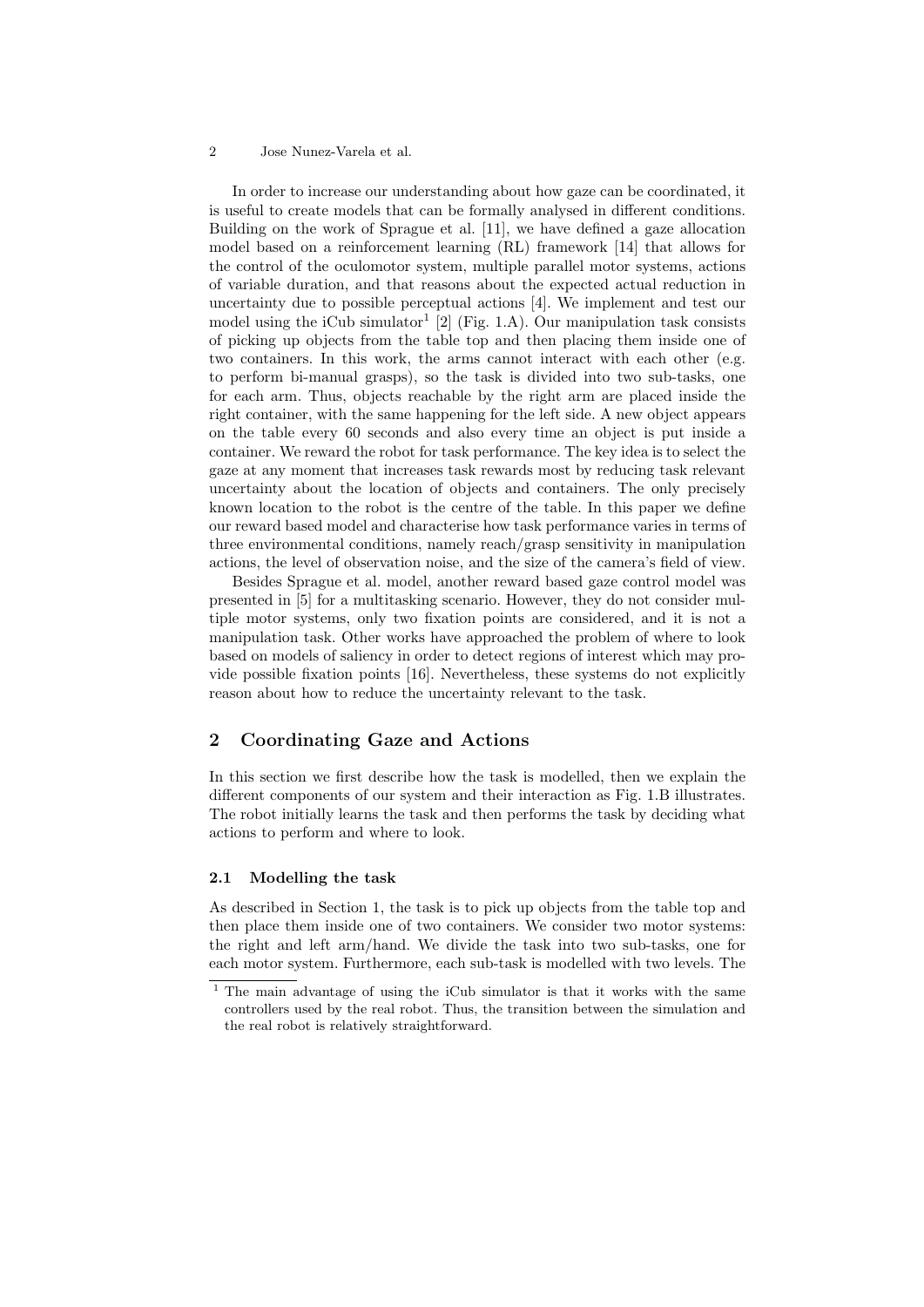

Fig. 1. A. Snapshot of the iCub simulator, where the task is to pick up and place objects from the table top to the containers. B. Schematic view of the system.

high-level models the sub-task qualitatively as a semi-Markov decision process  $(SMDP)^{2}$  [13], with a discrete state representation. Whereas the low-level models each high-level action with a continuous state space representation.

In the high-level SMDP, each motor system  $ms \in MS$  (where MS is the set of motor systems), is modelled as a tuple  $\langle S_{ms}, O_{ms}, T_{ms}, \mathcal{R} \rangle$ , where  $S_{ms}$  is the set of discrete states,  $\mathcal{O}_{ms}$  is the set of temporally extended high-level actions (called *options* as in [7]),  $\mathcal{T}_{ms}$ :  $\mathcal{S}_{ms} \times \mathcal{O}_{ms} \times \mathcal{S}_{ms} \times \mathbb{N} \to [0,1]$  is the transition probability distribution, where N is the set of natural numbers representing the execution time of each option, and  $\mathcal{R}: \mathcal{S}_{ms} \times \mathcal{O}_{ms} \to \mathbb{R}$  is the reward function. For this domain, the reward function is identical for all motor systems.

In our case, an option  $\mathcal{O}_{ms}^j \in \mathcal{O}_{ms}$  is modelled with continuous states  $(\mathcal{S}^j)$ and actions  $(A<sup>j</sup>)$ , and with a non-stochastic transition function  $(T<sup>j</sup>)$ . Options are defined as commands provided by the motor controllers available to the iCub [3]. These controllers receive 3D positions in robot coordinates and they calculate and execute trajectories in the joint space of the robot.

The set of motor systems for the high-level SMDPs is defined as  $MS =$  ${right\_arm, left\_arm}$ . A factorised discrete state space is used for both arms  $(\mathcal{S}_{right\_arm}$  and  $\mathcal{S}_{left\_arm}$ , with the state variables:  $armPosition = \{onObject,$ onTable, onContainer, outsideTable}, handStatus = {grasping, empty}, and ta $bleStatus = \{ objectsOnTable, empty\}.$  The set of options available for both arms  $(\mathcal{O}_{right\_arm}$  and  $\mathcal{O}_{left\_arm}$ ) are: moveToObject(2.65sec), moveToTable(2.95sec), moveToContainer (3.25sec), graspObject(2.87sec), and releaseObject(1.0sec). Next to each option is the average completion time in seconds, which was obtained by executing all options in sequence for 60 minutes. It is important to point out that for option  $graspObject$  we use a special command, defined in the iCub simulator, that makes the hand act like a magnet. Even though we simplify the problem of grasping, we can control its sensitivity by checking the offset between

<sup>&</sup>lt;sup>2</sup> In contrast with the Markov decision processes (MDPs), SMDPs allow us to model actions with variable duration.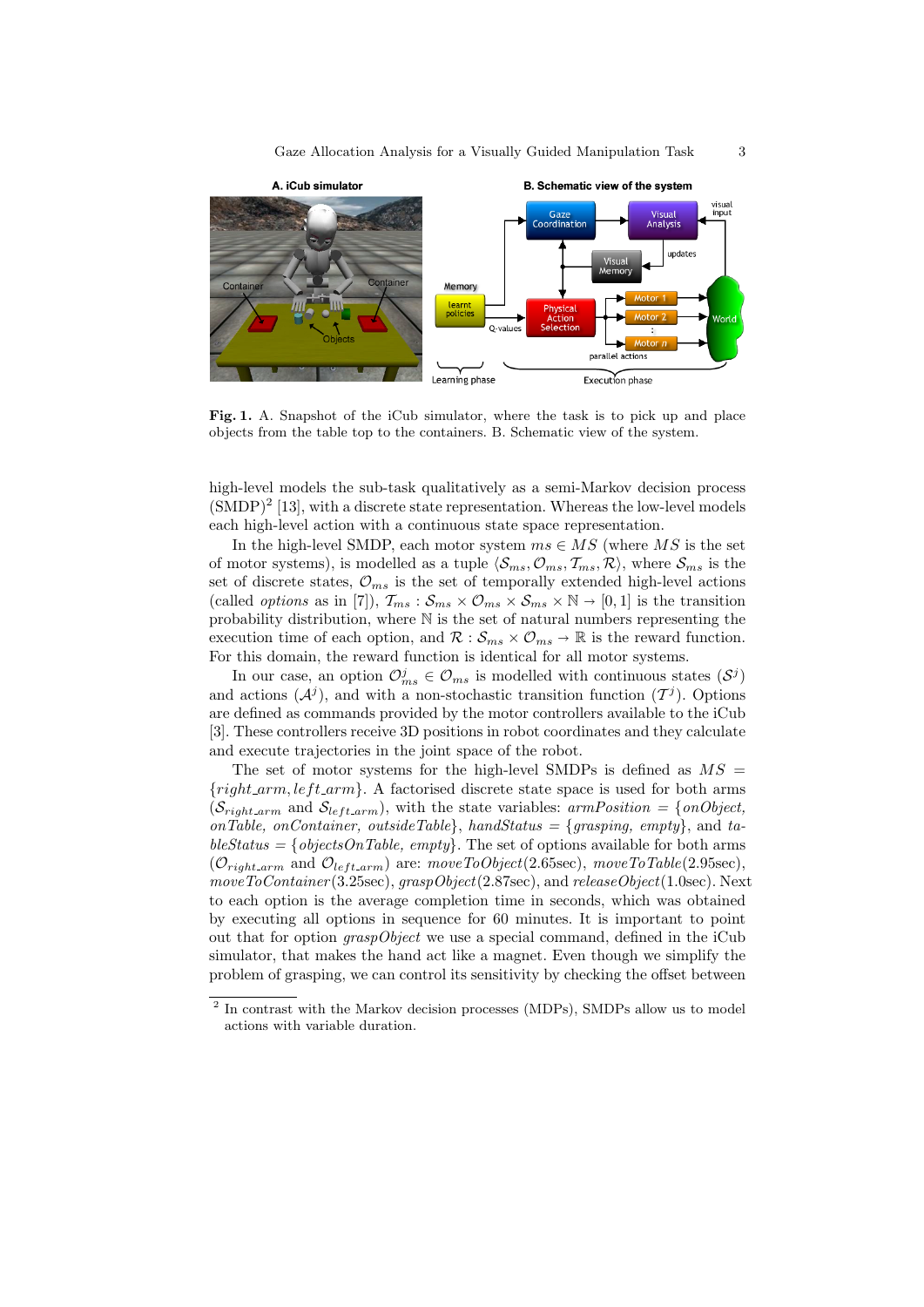the centre of the hand and the centre of the object. Except for *releaseObject*, all options can fail if the offset between the centre of the hand and the desired final position is greater than some threshold (e.g. 1 cm). The iCub controllers have a limited accuracy and the minimum value of that threshold is 0.5 cm.

## 2.2 Visual Memory

The central component in the system is what we call the *visual memory* (Fig. 1.B), which captures the continuous state information about object pose needed for low-level control and supplies the discrete objects id's needed to create the high-level discrete state. We define the visual memory as the set of ordered pairs  $VM = \langle (e_1, bel(e_1)), (e_2, bel(e_2)), \ldots, (e_n, bel(e_n)) \rangle$ , where  $e_i$  is the *i*<sup>th</sup> entity of interest on the table, where an entity can be an object or a container. Every time a new entity is seen it is added to the visual memory.  $bel(e_i)$  is a probability density (or belief state), associated with the location of the entity  $e_i$ . This location is used by the low-level options. Each object has a diameter of 4 cm, and its location refers to its centre projected in the X-Y plane in robot coordinates. Containers are 10x10x3 cm in width, length and height, and the location refers to its centre as well. The belief state for each entity  $e_i$  is approximated by a particle filter [15]. Each particle filter contains a set of particles  $\mathcal{G}_i$ , where each particle  $g \in \mathcal{G}_i$  represents a possible location for entity  $e_i$ .

## 2.3 Learning Phase

As described above, each high-level SMDP models a given sub-task, and learning this sub-task is achieved via reinforcement learning (RL) using SMDP Q-learning [6]. Each motor system ms learns a policy  $\pi_{ms} : S_{ms} \to \mathcal{O}_{ms}$ , that defines a mapping from states to options. A policy contains Q-values, i.e. the cumulative expected reward for each state-action pair. During learning we limit the number of objects appearing on the table to 10. We follow a minimal time to goal strategy, so for any option taken the robot receives -1 unit of reward. When the task is completed (i.e. no more objects appear on the table) it receives 0 units of reward. The robot initially learns how to perform the task under an assumption of complete observability, i.e. the visual memory contains the complete list of entities  $(e_i)$ , and their corresponding belief  $(bel(e_i))$  indicates the true location of that entity.

## 2.4 Execution Phase

During execution the robot is in charge of maintaining the visual memory, which does not contain any entity at the beginning. The robot has to look at entities in order to add its pair  $(e_i, bel(e_i))$  into visual memory. Every time an entity  $e_i$ is observed, its belief  $bel(e_i)$  is updated with new information.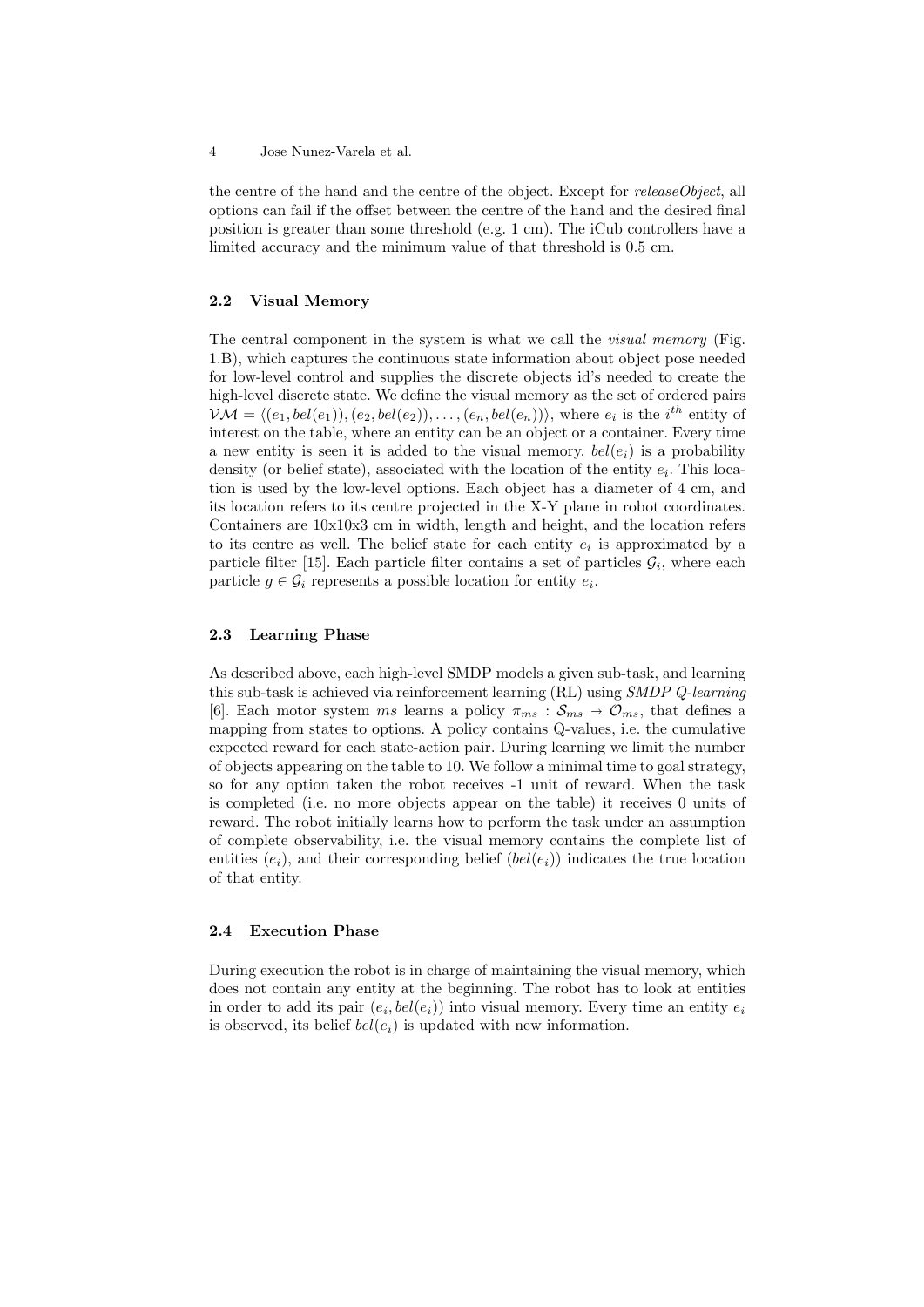Physical Action Selection: The robot selects options for each of its motor systems by following the  $Q-MDP$  algorithm  $[1]$  in terms of particle filters:

$$
o_{ms} = \arg\max_{o \in \mathcal{O}_{ms}} \frac{1}{|\mathcal{G}_i|} \sum_{g \in \mathcal{G}_i} weight(g) cost(g, o), \tag{1}
$$

where  $\mathcal{G}_i$  is the set of particles representing the belief state of entity  $e_i$ , and g refers to an individual particle.  $weight(g)$  defines the weight given to the particle g. Each belief  $bel(e_i)$  determines the likelihood of success or failure of options, which in turn determines changes in the discrete space described in Section 2.1. For instance, the discrete state variable *armPosition* takes the value *onObject* if and only if the offset between the centre of the hand and the centre of the object is less or equal than some threshold (e.g. 1 cm). The  $cost(q, o)$  takes the value of  $Q_{ms}(s, o)$  (i.e. the Q-value taken from the policy  $\pi_{ms}$ , where s is the current discrete state) if the offset between the centre of the hand and the particle  $g$  is less than or equal to some threshold, otherwise it takes the value of  $\min_{o \in \mathcal{O}_{ms}} Q_{ms}(s, o)$ , indicating that the option failed.

## Gaze Coordination: The selection of perceptual actions works as follows:

- 1. Each entity  $e_i$  listed in visual memory represents a fixation point, i.e. a perceptual action  $p \in \mathcal{P}$ , where  $\mathcal P$  is the set of perceptual actions at any given time. The number of perceptual actions varies depending on the number of entities in visual memory.
- 2. We define  $ms_f$  as the motor system that will benefit the most if it is given access to perception:

$$
ms_f = \arg\max_{ms \in MS} \left[ \max_{p \in \mathcal{P}} \left\{ V_{ms}^p \right\} - \max_{o \in O_{ms}} \left\{ V_{ms}^o \right\} \right],\tag{2}
$$

where  $\overline{MS}$  is the set of motor systems, and the expression inside the square brackets represents the expected gain that would result if gaze is allocated to motor system  $ms. V_{ms}^p$  is the expected value for motor system  $ms$  assuming perceptual action  $p$  is taken.  $V_{ms}^o$  is the expected value with the current uncertainty. In fact,  $\max_{o \in O_{ms}} \{V_{ms}^o\}$  has been calculated during the option selection using (1), so we can cache this value. The difference between the maximum of these two values tells us how much we gain if gaze is allocated to this motor system. To calculate  $V_{ms}^p$  we follow:

$$
V_{ms}^{p} = \frac{1}{|\Omega|} \sum_{\omega \in \Omega} \max_{o \in O_{ms}} \left( \frac{1}{|\mathcal{G}_{i}|} \sum_{g \in \mathcal{G}_{i}} weight(g, \omega) cost(g, o) \right), \tag{3}
$$

where  $\Omega$  is the set of observations,  $\omega$  is a particular observation,  $\mathcal{G}_i$  is the set of particles, and g is a single particle.  $weight(g, \omega)$  represents the weight of particle g after having observed  $\omega$ , and  $cost(g, o)$  takes the value of  $Q_{ms}(s, o)$ if the offset between the centre of the hand and the particle  $g$  is less than or equal to some threshold, otherwise it takes the value of  $\min_{o \in \mathcal{O}_{ms}} Q_{ms}(s, o)$ .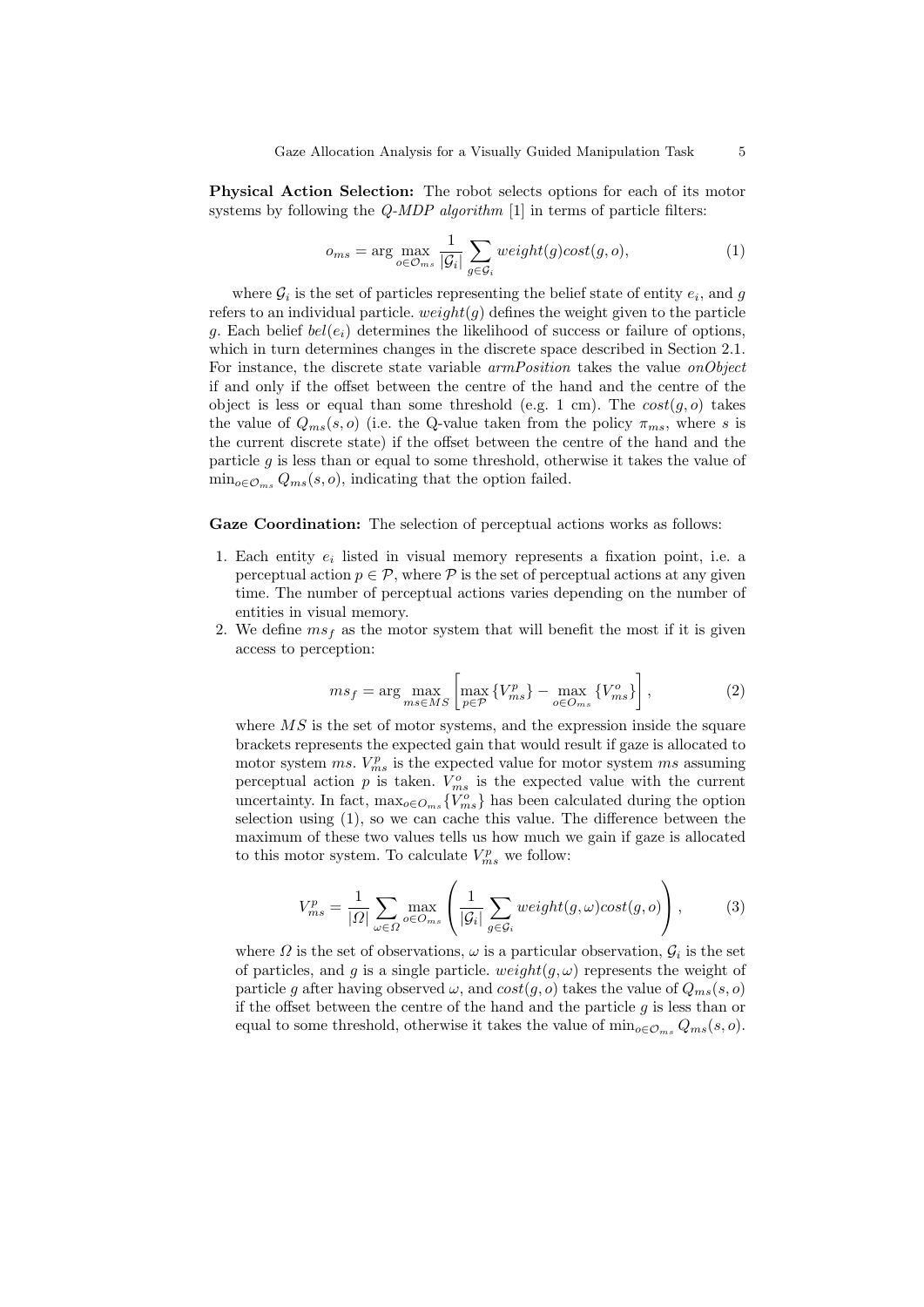This equation is trying to predict the value of moving the gaze to a specific fixation point by using "imaginary" observations  $\omega$  to update the current belief, and then checking the effect this possible new belief would have in the selection of options.

3. After a motor system is selected in (2), we define  $p_f$  as the perceptual action that will be executed:

$$
p_f = \arg\max_{p \in \mathcal{P}} \left\{ V_{ms_f}^p \right\},\tag{4}
$$

which is straightforward if we cache the results of  $\max_{p \in \mathcal{P}} \{V_{ms}^p\}$  when calculating (2).

The observations  $\omega$  are sampled assuming that the robot would fixate on the mean of the cloud of particles  $(mean(G_i))$ . First, a number of particles  $g_i$  are uniformly selected. Then a bivariate Gaussian distribution is chosen for each  $g_i$ by indexing an observation model learnt off-line (described below), according to the location of particle  $g_i$  and the imaginary fixation point  $(\text{mean}(\mathcal{G}_i))$  with respect to the also imaginary oculomotor position. From the chosen bivariate Gaussian distributions the observations  $\Omega$  are sampled.

Visual Analysis: During a fixation, visual input is read from the right camera. The entities inside the camera's field of view (FoV) are detected<sup>3</sup>, and their 3D locations (in robot coordinates) are calculated using the plane of the table to obtain an estimate of the depth. Since only one camera is used the estimated 3D locations are noisy<sup>4</sup>. In order to handle this noise during execution, an observation model was learnt off-line. This model is used for updating the particle filters and for sampling imaginary observations. The observation model was created by systematically moving the robot's gaze and an object in the robot space, and storing the coordinates depicted in Fig. 2.A. With these data points 405 bivariate Gaussian distributions were fitted, each representing a particular relationship between the position of the camera, the location of the fixation point and the object. Fig. 2 shows three of these distributions. Distributions  $B$  and  $D$  represent the noise when objects are found at the left and the right of the fixation point respectively, their location is less accurate. Distribution C represents the noise when objects are found in line with the fixation point, which gives a more accurate location. Finally, if an entity in visual memory is not seen for more than 1.5 seconds, Gaussian noise with zero mean and 1.0 cm of standard deviation is added to its current estimate.

<sup>3</sup> We have a noiseless object detection by using the simulator, this let us focus just on a single source of uncertainty, namely the estimated 3D locations.

<sup>4</sup> Using both cameras for triangulation results in a perfect estimate, as the cameras are perfectly aligned in the simulator.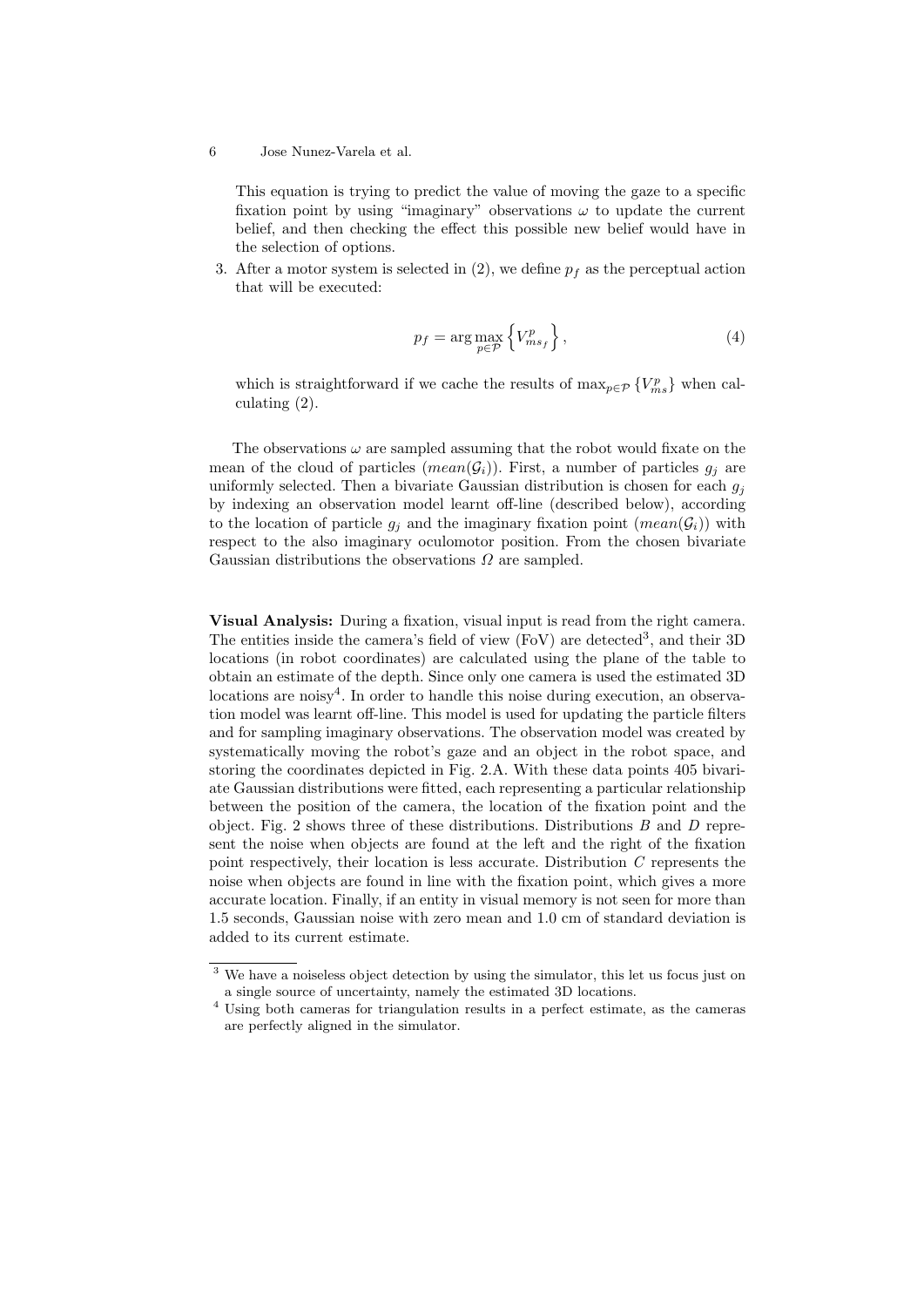

Fig. 2. Observation model. A. The coordinates specifying fixation points and object locations. B. Example of a distribution representing objects appearing at the left of the fixation point. C. Objects in line with the fixation point. D. Objects appearing at the right of the fixation point. The circle in the graph represents an object

# 3 Experiments

We characterise our model by varying three environmental conditions: reach/grasp sensitivity in the manipulation actions, the level of observation noise and the camera's field of view. In order to compare our reward based model, we also implemented a random, and a round robin gaze allocation strategies.

Reach/Grasp Sensitivity Analysis: As described in Section 2.4, the success or failure of options is determined by a threshold. This threshold controls the sensitivity whilst reaching and grasping. We have defined six threshold values: 0.5, 1.0, 1.5, 2.0, 2.5 and 3.0 cm. Fig. 3.A shows the results of the average number of objects correctly placed in the containers for all gaze strategies. A total of 15 trials of 5 minutes each were performed for each strategy. The observation noise is 1.0, meaning that we use an unmodified version of the observation model, trials of 5 minutes each were performed for each strategy. The observation noise<br>is 1.0, meaning that we use an unmodified version of the observation model,<br>and the field of view (FoV) is 60°horizontally and 40°vertically the simulator), these angles refer to the complete FoV. The error bars represent the 95% confidence intervals. The results show how as the sensitivity increases (i.e. when it moves towards 0.5 cm), the performance of all three strategies decreases, since the task requires more accuracy. Notice that the ratio between the uninformed strategies (i.e. random and round robin), and the reward based strategy increases as the sensitivity increases. This means that if we require more accuracy, we also require an efficient way to allocate gaze. The main reason is that as the sensitivity increases the robot needs to fixate several times on an object before reaching and grasping can succeed, something that the reward based strategy is capable of doing but not the uninformed strategies.

Observation Noise Analysis: For these experiments we added noise to the observation model to test for robustness. As explained above, the observation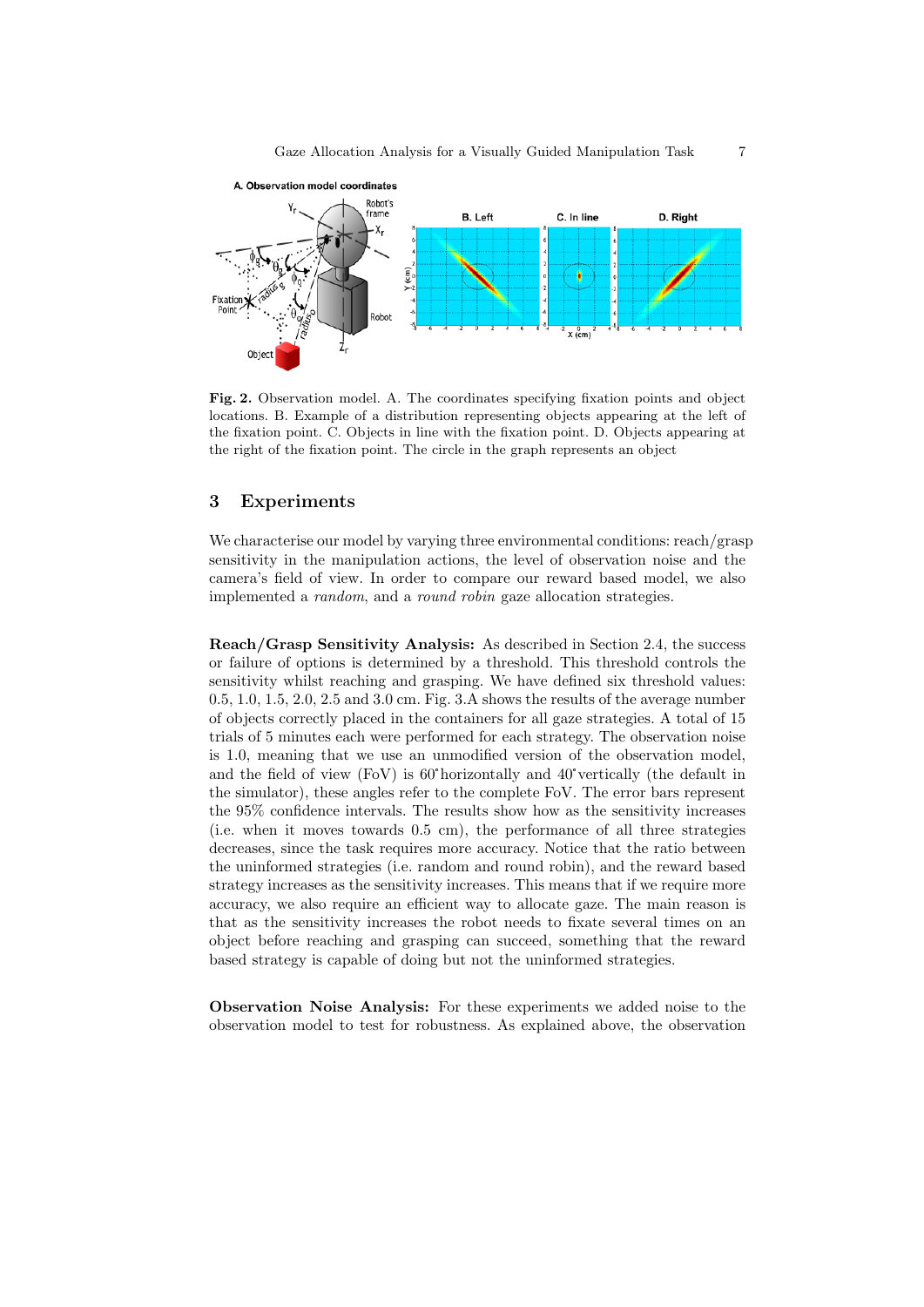model is a set of bivariate Gaussian distributions. Noise was added to the distributions by multiplying the two standard deviations that define each distribution by some factor (1.0, 1.5, 2.0 and 2.5, in this case). Fig. 3.B presents the results of the average number of objects correctly placed in the containers for all gaze strategies. A total of 15 trials of 5 minutes each were performed for each strategy. For this set of experiments the reach/grasp sensitivity is 1.0 cm and the strategies. A total of 15 trials of 5 minutes each were performed for each strategy. For this set of experiments the reach/grasp sensitivity is 1.0 cm and the FoV is  $60^{\circ}x40^{\circ}$ . As the level of observation noise incr strategies decreases. But notice how the ratio between the uninformed strategies and the reward based strategy grows as the observation noise increases, showing that the reward based strategy is much more robust to noise.

Field of View Analysis: For these experiments we vary the horizontal and vertical angles of the field of view with the values:  $(60°x40°)$ ,  $(50°x35°)$ ,  $(40°x30°)$ ,  $(35^\circ \text{x} 25^\circ)$ ,  $(25^\circ \text{x} 20^\circ)$ . Fig. 3.C presents the results of the average number of objects correctly placed in the containers for all gaze strategies. A total of 10 trials of 5 minutes each were performed for each strategy. For this set of experiments the reach/grasp sensitivity is 1.0 cm and the observation noise is 1.0. As the field of view is reduced the performance of all strategies decreases, since less objects appear in the FoV. Although the reward based strategy outperforms the other two in all cases, it is interesting to notice that the performance of the uninformed strategies do not decrease so much. This is because as the FoV decreases *visual search* becomes a critical issue for the good performance of the task. The uninformed strategies are not too affected by this problem because they move the gaze more around the table, finding new objects indirectly. So, for instance, if the reward based strategy does not see objects on the left side of the table, the left arm remains idle. At the moment we have implemented a heuristic where every time the visual memory is empty the robot performs a systematic search for objects across the table. However, these results show that a better visual search strategy is required that can work together with the gaze allocation model in order to maintain a good performance.

There are two factors that should be taken into account for the analysis of all the previous results. First, the peripheral information has a major impact in the performance, especially when the FoV is large. We update all entities inside the FoV, this means that there might be objects that are never directly fixated but the robot still succeeds in grasping them, particularly if the sensitivity and/or observation noise decrease. This is why the performance of the uninformed strategies is so good in some cases. The effect of the peripheral information is more evident when the reach/grasp sensitivity threshold is between 2.0 to 3.0 cm, where round robin is even slightly better than our model. Second, the decision time is also an important factor. The reward based strategy takes in average 0.65 sec to decide where to look, compared to the almost immediate response of random and round robin. Unfortunately, it is not possible to directly compare our model to Sprague et al. model [11]. They model tasks with multiple concurrent goals within a single motor system, whereas we model tasks with multiple motor systems, with a single goal for each motor system.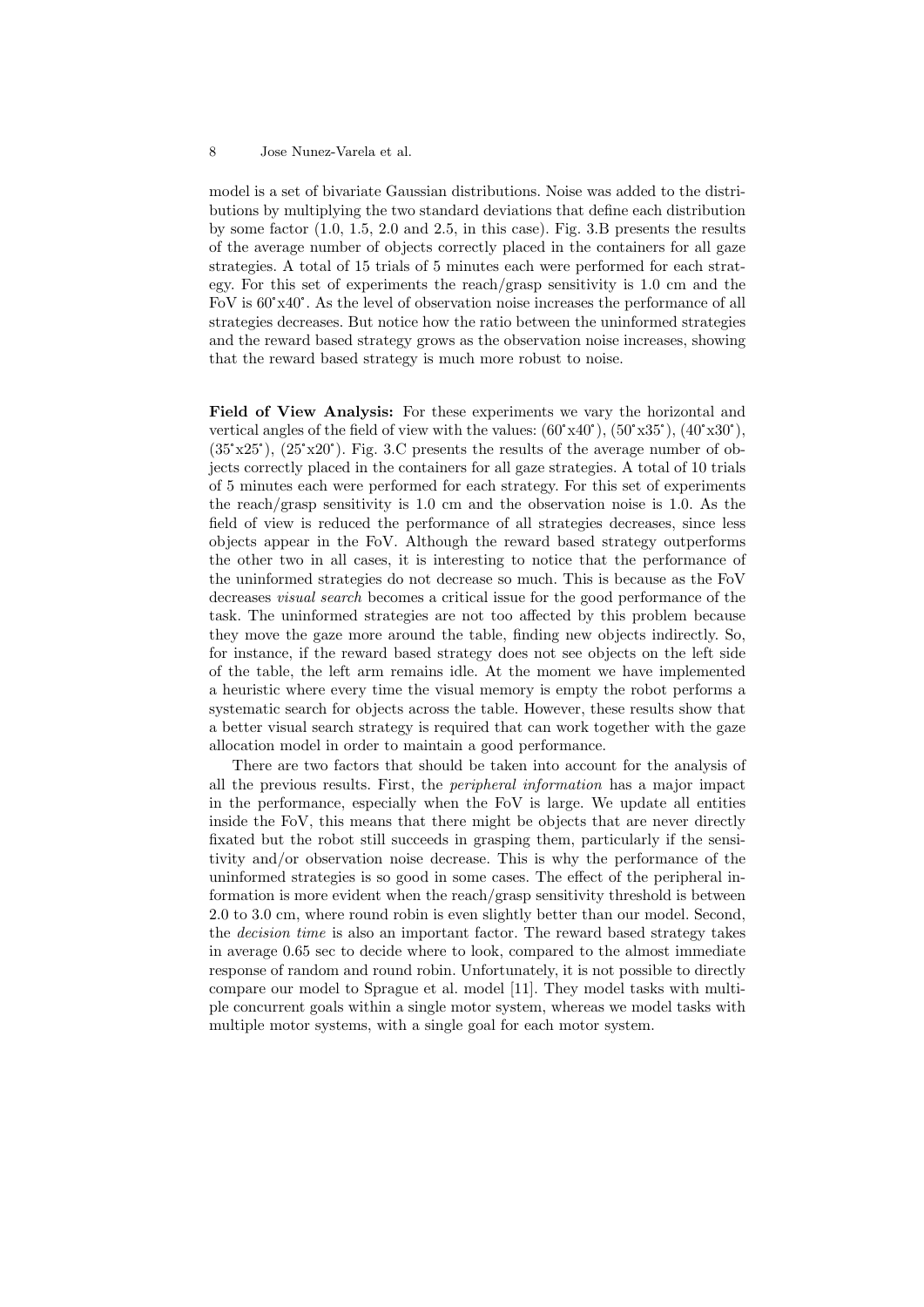

**Fig. 3.** A. Results for reach/grasp sensitivity analysis, with observation noise  $= 1.0$ **Fig. 3.** A. Results for reach/grasp sensitivity analysis, with observation noise =  $1.0$  and field of view =  $60^{\circ}x40^{\circ}$ . B. Results for observation noise analysis, with reach/grasp **Fig. 3.** A. Results for reach/grasp sensitivity analysis, with observation noise = 1.0 and field of view = 60°x40°. B. Results for observation noise analysis, with reach/grasp sensitivity = 1.0 cm and field of view = 60° (horizontal x vertical angles), with reach/grasp sensitivity  $= 1.0$  cm and observation noise  $= 1.0$ . The error bars represent the 95% confidence intervals.

# 4 Conclusions and Future Work

In this paper we have defined a gaze allocation model based on rewards by posing the problem of where to look as one of maximising task performance by reducing task relevant uncertainty. In particular, the robot selects the gaze at any moment that increases task rewards most by reducing task relevant uncertainty about object location. Our experiments show the behaviour of this reward based strategy compared with a random and round robin strategies, while varying three environmental conditions: reach/grasp sensitivity, observation noise, and the field of view. As the sensitivity and/or noise increases, the performance of all strategies decreases. If the FoV is reduced, the performance is expected to decrease, although we have concluded that a visual search mechanism is needed in order to maintain good performance. The results show that our reward based